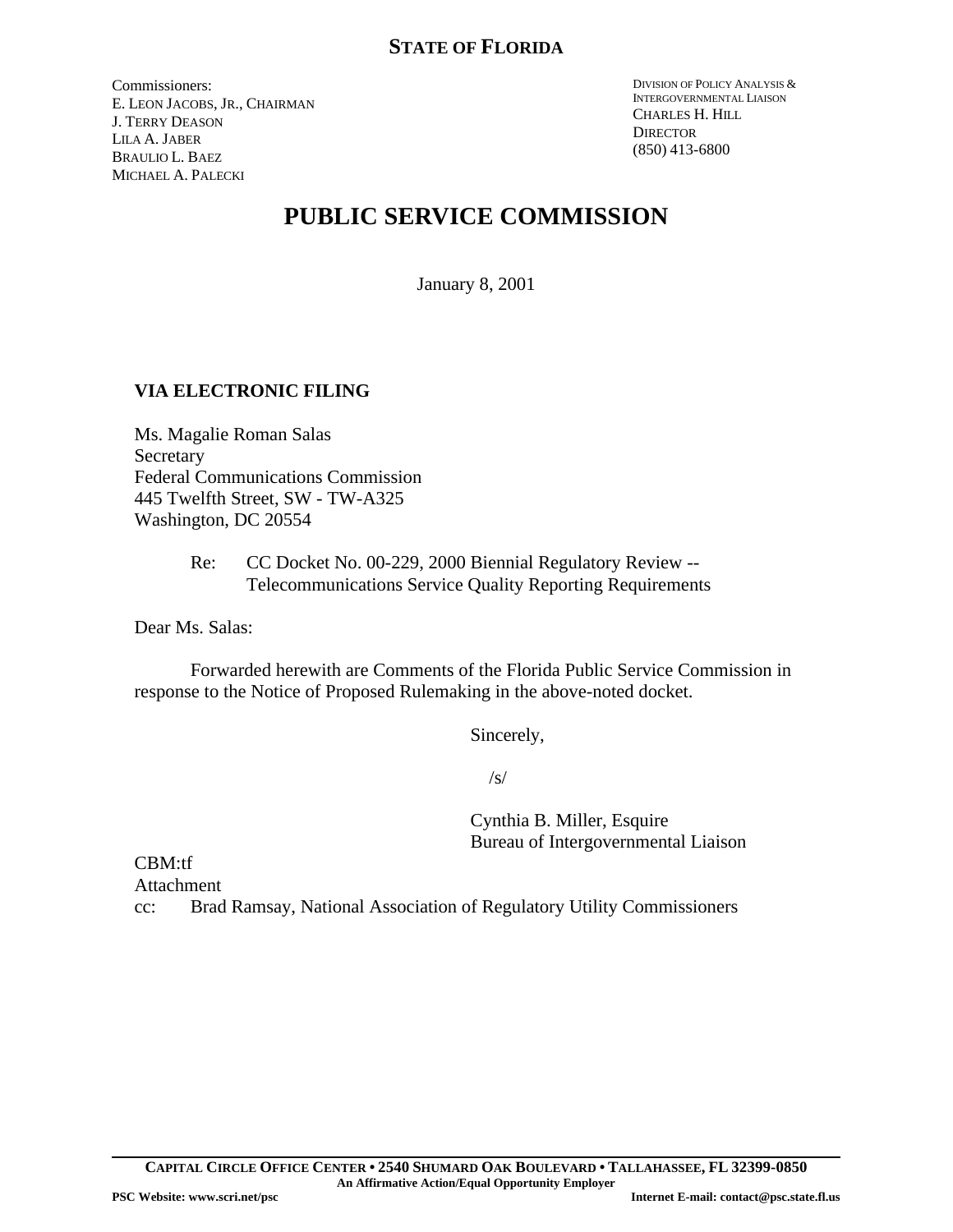### **BEFORE THE FEDERAL COMMUNICATIONS COMMISSION WASHINGTON, D.C. 20554**

)

)

In the Matter of  $\qquad \qquad$  ) 2000 Biennial Regulatory Review -- ) CC Docket No. 00-229 Telecommunications Service Quality (a) Reporting Requirements )

 $\qquad \qquad \qquad$ 

#### **COMMENTS OF THE FLORIDA PUBLIC SERVICE COMMISSION IN RESPONSE TO NOTICE OF PROPOSED RULEMAKING**

On November 9, 2000, the Federal Communications Commission (FCC or Commission) adopted a Notice of Proposed Rulemaking (NPRM) as part of its biennial regulatory review process. In the NPRM, the FCC requests comments on its proposal to reduce the service quality data price cap LECs are required to report to the Commission on a quarterly basis. The Florida Public Service Commission (FPSC) hereby submits its comments.

The FPSC commends the Commission's goal to make service quality information more useful to consumers and recognizes the Commission's obligation to periodically review these requirements to reduce any unnecessary burdens on carriers. However, we believe the FCC's proposed actions to reduce reporting requirements are premature at this time and propose that instead, the FCC concentrate on taking the action necessary to make the service quality information more meaningful and useful.

Florida telephone customers continue to communicate to the Florida Public Service Commission, by way of complaints to our Division of Consumer Affairs, their dissatisfaction with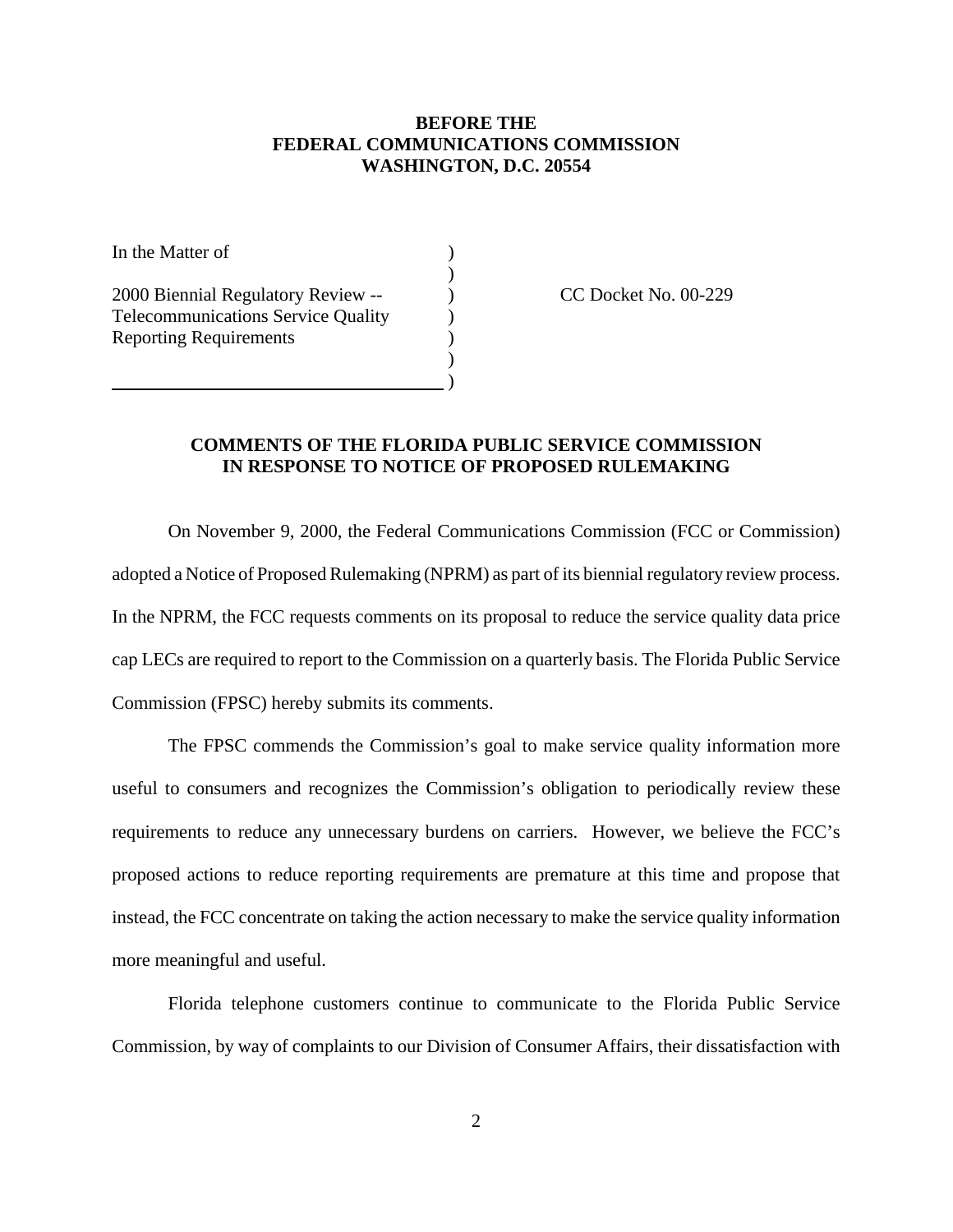Florida Public Service Commission CC Docket 00-229

the quality of service provided by many telecommunications service providers. Although the competitive market place may eventually establish a level of service quality that is sustainable in the absence of regulatory requirements, there is not yet sufficient competitive pressure in some sectors of the telecommunications industry to establish that minimum service standard. Continuing to require service quality reporting to the Federal Communications Commission will help establish a minimum quality of service standard that customers will come to expect and demand from new entrants to the marketplace.

We reiterate the concerns expressed in a resolution adopted by the National Association of Regulatory Utility Commissioners (NARUC) at its annual convention on November 15, 2000. Specifically, the NARUC determined that reductions in reporting requirements will reduce the ability of regulators to determine whether inadequacies exist and how those inadequacies should be addressed. The NARUC also notes the failure of large LECs to make an evidentiary showing that current reporting requirements cause any significant burdens.

The FCC asks whether it should "specify with more particularity" the definitions and business rules for the measures it proposes to retain. We believe that the measure definitions, as proposed in the NARUC white paper, need to be refined to include when the clock starts and stops for each measurement being reported. We have learned through experience with the ongoing proceeding regarding Operational Support Systems that it is important for the measurements to be clear and repeatable. Each company reporting data should be able to measure the information exactly the same way for the information to be useful.